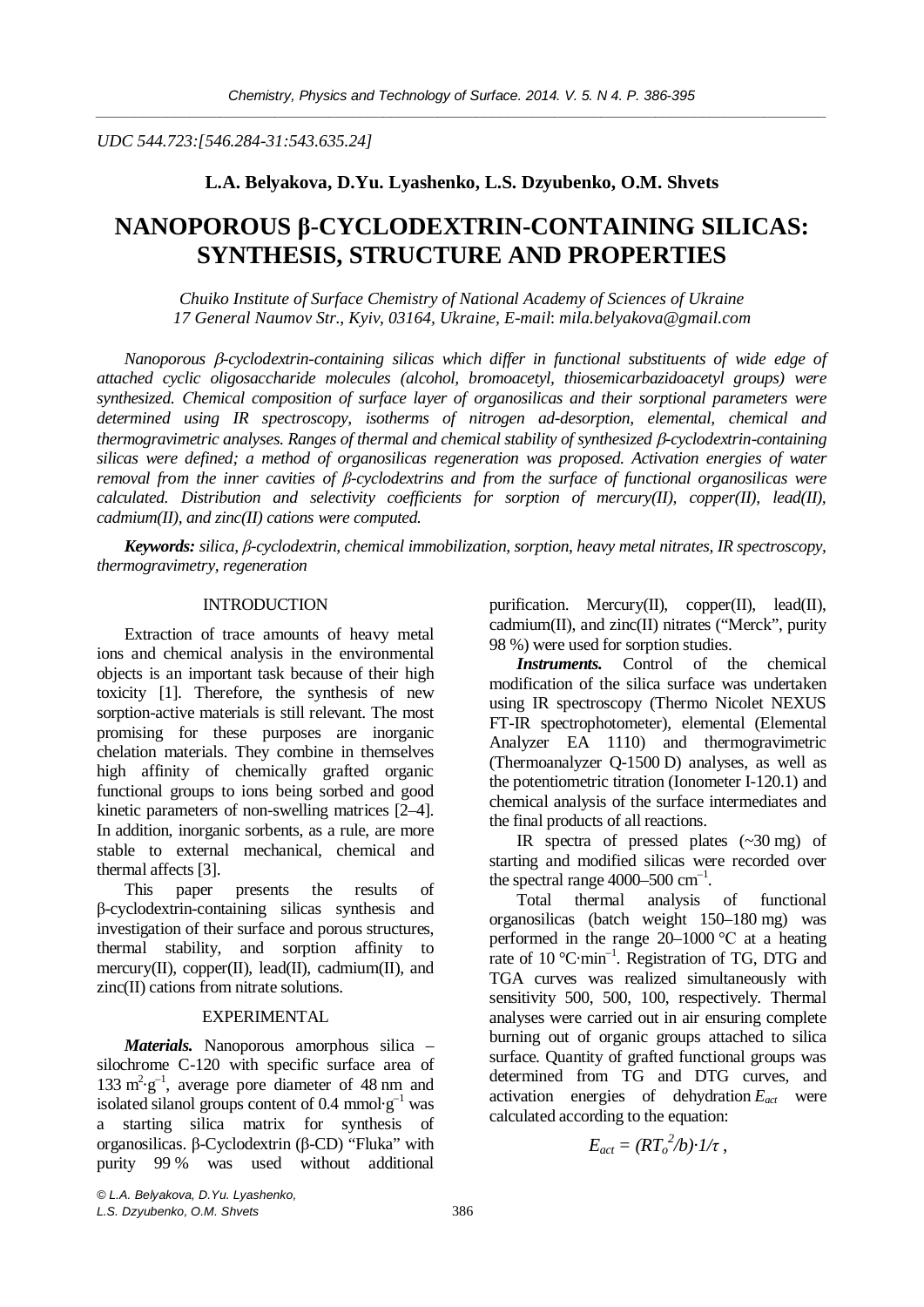where *R* is universal gas constant,  $8.314 \text{ J} \cdot (\text{mol} \cdot \text{K})^{-1}$ ;  $T<sub>o</sub>$  is a temperature of beginning of dehydration, K; *b* is a heating rate, K·min<sup>-1</sup>;  $\tau$  is a time interval during which maximal dehydration rate is achieved, min [5].

Parameters of porous structure of starting and modified silicas were calculated from lowtemperature nitrogen ad-desorption isotherms measured using a Sorptometer Kelvin 1042. Organosilicas were preliminarily evacuated at 190  $\degree$ C during 20 h.

Sorption of cations was studied by the method of individual batches from  $10^{-4}$ - $10^{-3}$  M nitrate solutions with  $pH~1$  at 22 °C under static conditions [6].

Distribution coefficients of cations between solid and liquid phases  $K_d$  [7] were determined as:

$$
K_d = a_{eq} / C_{eq},
$$

where  $a_{eq}$  is the equilibrium adsorption, mmol·g<sup>-1</sup>;  $C_{ea}$  is the equilibrium concentration of adsorptive,  $mmol·ml^{-1}$ .

Selectivity coefficients  $\beta$  [7] were calculated by formula:

$$
\beta = K_{d \text{ Me}} / K_{d \text{ (Ca + Mg)}},
$$

where  $K_{d,Me}$  is the distribution coefficient for metal cations;  $K_{d/(Ca+Me)}$  is the distribution coefficient for hardness salts at their sorption from binary solutions [8].

## RESULTS AND DISCUSSION

*Synthesis of ȕ-cyclodextrin-containing silicas* was performed using consecutive reactions in the surface layer of silochrome C-120. The first step (Scheme 1) was the interaction of starting silica with  $\gamma$ -aminopropyltriethoxysilane:



**Scheme 1.** Preparation of aminopropylsilica

For this purpose silochrome preliminarily was dried at 400 °C for 8 h, placed into a three-necked reactor with a stirrer and a reflux condenser, and suspended in a small amount of toluene at room temperature for 40 min. After that,  $\gamma$ -aminopropyltriethoxysilane (three-fold excess with respect to the content of silanol groups on a silica surface) was added. The reaction mixture was stirred at 110 °C for 6 h. Synthesized aminopropylsilica was filtered and washed with toluene until the absence of silane (absence of a violet color on addition of ninhydrin), then acetone, distilled water (for hydrolysis of ether groups), and again acetone. The resulting aminopropylsilica was dried in air at 100 °C for 2 h and kept in a desiccator before use.

Interaction of aminopropylsilica with mono-(6-  $O$ -(toluenesulfonyl))- $\beta$ -CD (Scheme 2,  $\beta$ -CD-1silica, Table 1) or bromoacetyl derivative of heptakis-(6-*O*-(toluenesulfonyl))-β-CD (Scheme 2, ȕ-CD-2-silica) was realized under conditions of optimal running of the reaction of electrophilic substitution of proton in aminopropyl groups with  $\beta$ -cyclodextrin ones (60 °C, 96 h, triethylamine as a catalyst, pyridine as a solvent) [9–11] (Scheme 2).

The obtained products were filtered, washed with toluene, acetone, and dried in air at 100 °C for 2 h (Table 2).

ȕ-CD-3-silica with thiosemicarbazidoacetyl groups (Scheme 3) was obtained from  $\beta$ -CD-2silica (110 °C 6 h, dry toluene is a solvent for thiosemicarbazide). The resulting product was washed with toluene, acetone, and dried in air.

Chemical reactions on silica surface were proved by IR spectroscopy, and also by elemental and chemical analyses of reaction products.

*IR spectroscopy.* IR spectra of starting silica and after its modification with aminopropyl (Scheme 1) and  $\beta$ -cyclodextrin (Schemes 2, 3) groups are shown in Fig. 1.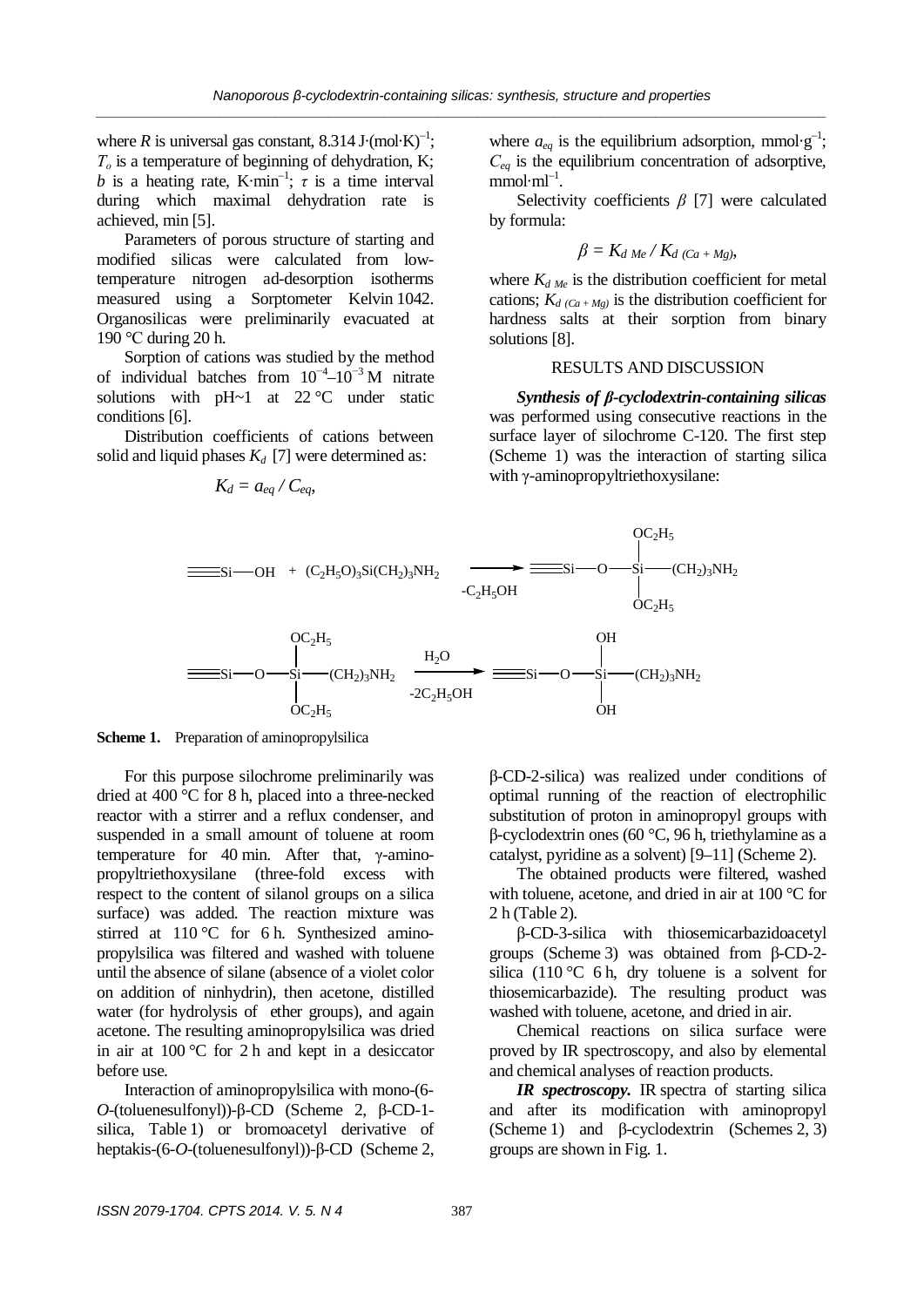Characteristic absorption bands at 3375, 3310 and  $1590 \text{ cm}^{-1}$  belonging to the stretching and deformation vibrations of the N–H bonds in the grafted amino groups and absorption bands at

2930, 2880 and 1455, 1395  $cm^{-1}$  corresponding to the valence and deformation vibrations of the C–H bonds in the hydrocarbon groups are registered for aminopropylsilica (Fig. 1, curve *2*) [12, 13].



**Scheme 2.** Synthesis of functional  $\beta$ -cyclodextrin-containing silicas

|  |  | <b>Table 1.</b> $\beta$ -Cyclodextrin and its functional derivatives |  |
|--|--|----------------------------------------------------------------------|--|
|--|--|----------------------------------------------------------------------|--|

| $\beta$ -Cyclodextrins                        | <b>Chemical</b>               | <b>Molecular</b> | Chemical elements content, % |       |       |       |
|-----------------------------------------------|-------------------------------|------------------|------------------------------|-------|-------|-------|
|                                               | formula                       | mass             | Н                            |       | Br    | S     |
| $\beta$ -CD                                   | $C_{42}H_{70}O_{35}$          | 1135.18          | 6.22                         | 44.44 |       |       |
| mono-tosyl- $\beta$ -CD                       | $C_{49}H_{76}O_{37}S$         | 1289.17          | 7.06                         | 50.47 |       | 1.45  |
| heptakis-(6-O-p-<br>$tosyl$ - $\beta$ -CD     | $C_{91}H_{112}O_{49}S_7$      | 2214.25          | 23                           | 49.51 |       | 10.05 |
| Br-heptakis-(6-O-<br>$p$ -tosyl)- $\beta$ -CD | $C_{109}H_{121}O_{58}S_7Br_9$ | 3302.66          | 3.69                         | 39.64 | 21.77 | 6.80  |

**Table 2.** Structural and sorptional parameters of synthesized organosilicas

| $S_{BET}$<br>Organosilica |           |         | pores,<br>$cm$ $\cdot$ $g$ |    | Content of functional groups, mmol-g <sup>-1</sup> |             |                       |
|---------------------------|-----------|---------|----------------------------|----|----------------------------------------------------|-------------|-----------------------|
|                           | $m^2 g^1$ | $V_{r}$ | ${\rm V}_{\it BH}$         |    | silanol                                            | aminopropyl | <b>B-cyclodextrin</b> |
| Initial silica            | 133       | 0.80    | 0.80                       | 48 | 0.40                                               |             |                       |
| Aminopropylsilica         | 14        | 0.75    | 0.72                       | 33 | 0.20                                               | 0.20        |                       |
| $\beta$ -CD-1-silica      | 98        | 0.58    | 0.87                       | 29 | 0.20                                               | 0.18        | 0.02                  |
| $\beta$ -CD-2-silica      | 95        | 0.50    | 0.94                       | 24 | 0.20                                               | 0.19        | 0.01                  |
| B-CD-3-silica             | 90        | 0.42    | 0.93                       |    | 0.20                                               | 0.19        | 0.01                  |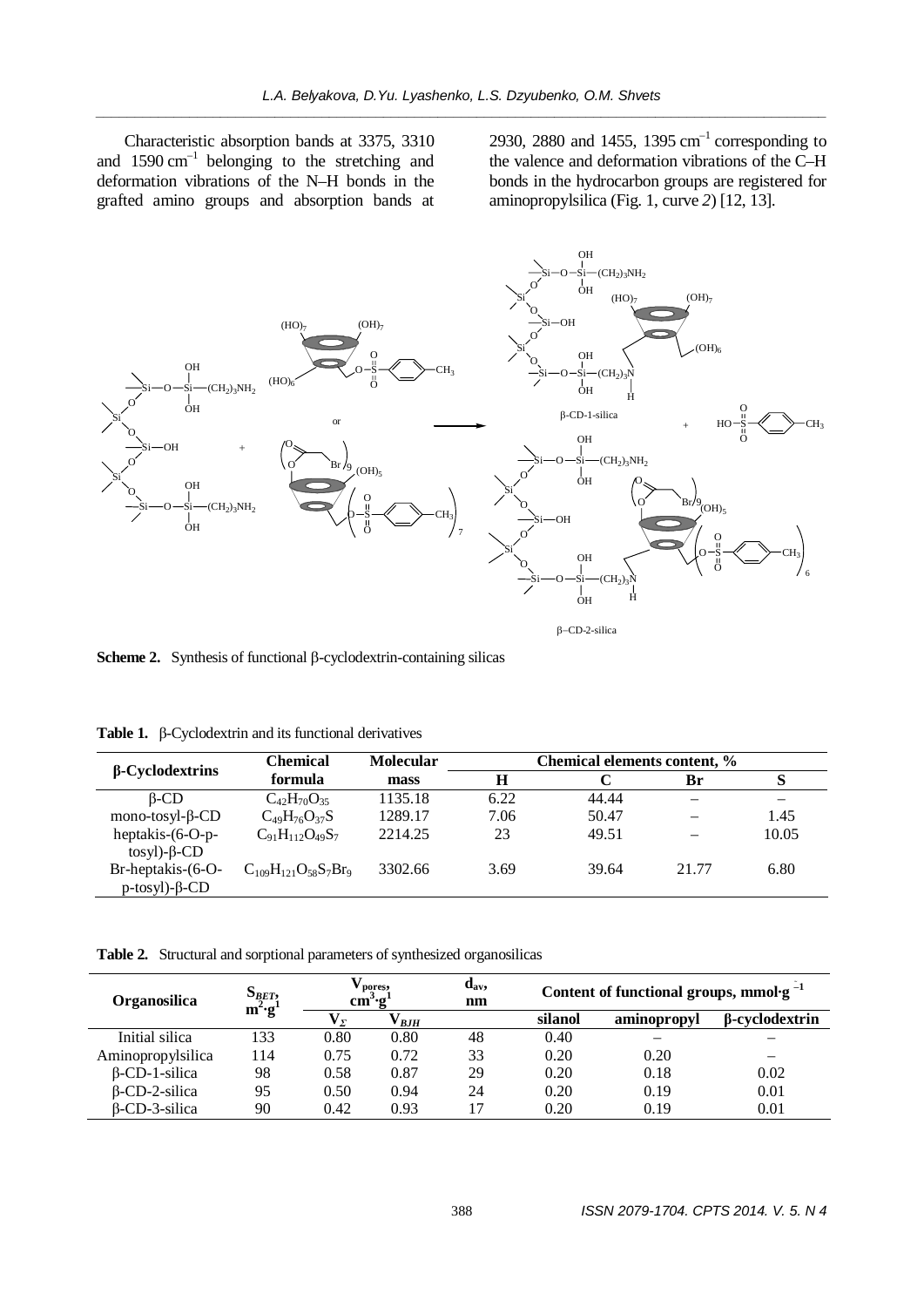

**Scheme 3.** Functionalization of  $\beta$ -cyclodextrin-containing silica with thiosemicarbazide



**Fig. 1.** IR spectra of starting silica (*1*), aminopropylsilica (*2*),  $\beta$ -CD-1-silica (*3*),  $\beta$ -CD-2-silica (*4*), and  $\beta$ -CD-3-silica (*5*)

In the IR spectra of mono-(6-*O*-  $(toluenesulfonyl)$ - $\beta$ -CD and heptakis- $(6-O-$ (toluenesulfonyl))- $\beta$ -CD (Fig. 2) there are following absorption bands: at  $3375 \text{ cm}^{-1}$ , the band of the stretching vibrations of the O–H bond in the secondary hydroxyl groups of  $\beta$ -CDs connected by hydrogen bonds [14, 15]; at  $2940 \text{ cm}^{-1}$ , the band of the valence vibrations of the C–H bond in the methylene groups; at  $1635 \text{ cm}^{-1}$ , the band of the deformation vibrations of the O–H bonds in the COH groups and / or of the water molecules; at 1610 and  $1495 \text{ cm}^{-1}$ , the bands of the valence vibrations of the C=C bond in the benzene ring of the toluenesulfonyl groups; at  $1425$  and  $1290 \text{ cm}^{-1}$ , the bands of the deformation vibrations of the C–H bonds in the hydrocarbon groups; at  $1365 \text{ cm}^{-1}$ , the band of the

asymmetric valence vibrations of the S=O bond in the *p*-toluenesulfonyl groups [14, 16, 17]. Besides, the IR spectrum of bromoacetyl derivative of heptakis-(6-*O*- (toluenesulfonyl))- $\beta$ -CD (Fig. 2, *c*) shows absorption bands of the valence vibrations of the C=O (1755 cm<sup>-1</sup>) and C–Br  $(680 \text{ cm}^{-1})$  bonds in the bromoacetyl groups.

The IR spectrum of aminopropylsilica after interaction with mono- $(6-O$ -(toluenesulfonyl))- $\beta$ -CD (Fig. 1, curve *3*) has no absorption bands belonging to the toluenesulfonyl group, and the absorption band at  $1540 \text{ cm}^{-1}$  appears to correspond to the deformation vibrations of the N–H bond in the secondary amino groups. Hence, the grafting of mono- $(6$ - $O$ -(toluenesulfonyl))- $\beta$ -CD takes place on the narrow edge of  $\beta$ -CD (Scheme 2). Bromoacetyl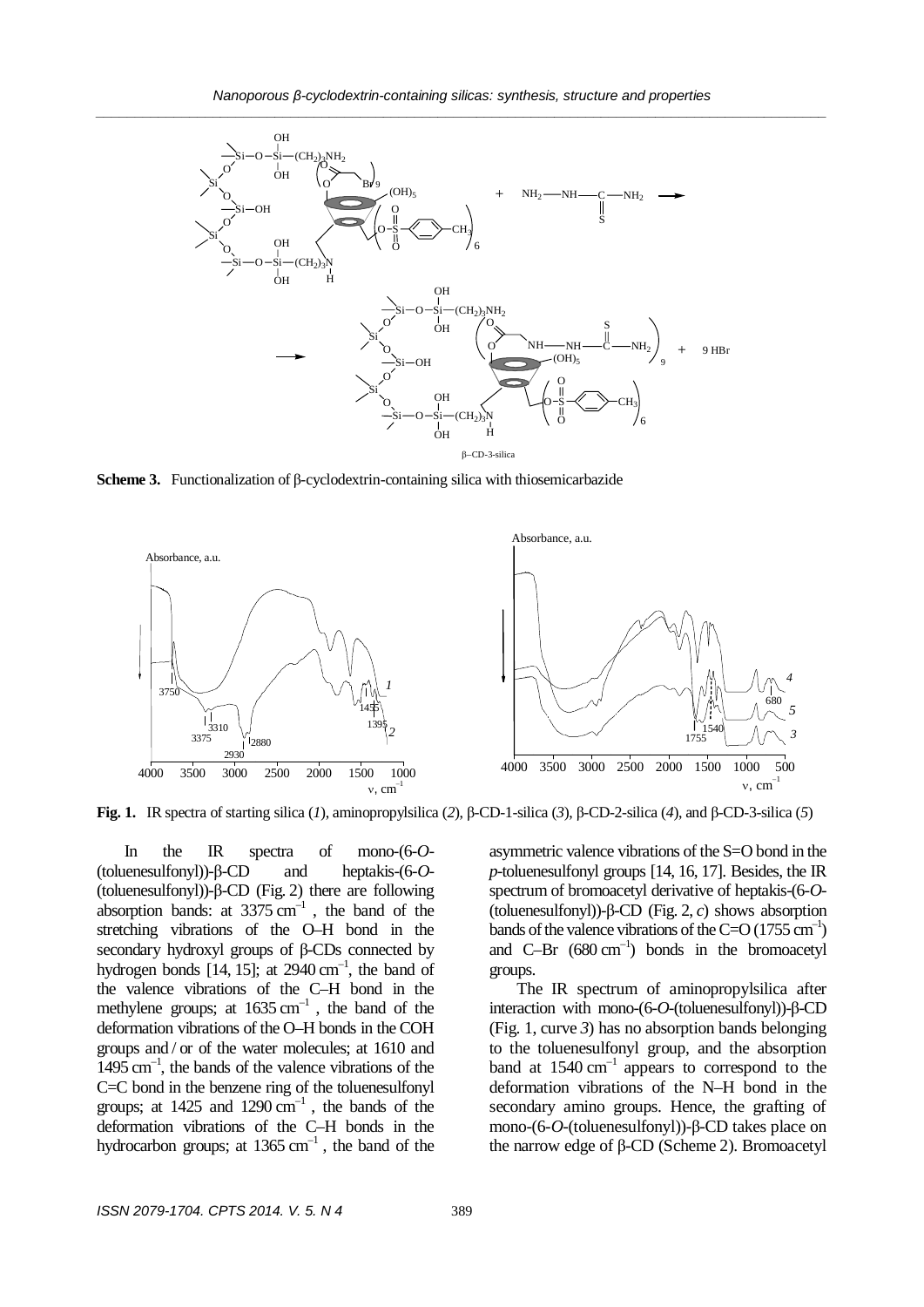derivative of heptakis-(6-*O*-(toluenesulfonyl))-β-CD reacts with aminopropylsilica in the same manner (Scheme 2). In the IR spectrum of  $\beta$ -CD-2-silica there are also the absorption bands at 1490 and

 $680 \text{ cm}^{-1}$  belonging to the valence vibrations of the C=C and C–Br bonds in functional groups of grafted ȕ-cyclodextrin molecules (Fig. 1, curve *4*).



**Fig. 2.** IR spectra of β-cyclodextrin (*a*), mono-(6-*O*-(toluenesulfonyl))-β-CD (*b*), and bromoacetyl derivative of heptakis-(6-*O*- $(toluenesulfonyl)$ - $\beta$ -CD  $(c)$ 

After interaction of  $\beta$ -CD-2-silica with thiosemicarbazide in the IR spectrum of modified silica  $(\beta$ -CD-3-silica) there is no absorption band of the valence vibrations of the C–Br  $(680 \text{ cm}^{-1})$ bond of bromoacetyl groups (Fig. 1, curve *5*). Moreover, the intensity of the absorption band at  $1540 \text{ cm}^{-1}$  (secondary amino groups) significantly increases (Fig. 1, curve *5*). These changes in the IR spectrum indicate on the chemical reaction of nucleophilic substitution between side bromoacetyl groups of wide edge of grafted ȕ-CD molecules and thiosemicarbazide (Scheme 3).

*Thermogravimetric analysis of* β*cyclodextrins and ȕ-cyclodextrin-containing*  silicas. On DTA curve of the  $\beta$ -CD thermogram (Fig. 3, *a*) four thermoeffects are observed: one endothermic effect with maximum at 110 °C and three exothermic effects (300–330, 355, 500 °C) accompanied by weight loss on TG and DTG curves. Weight loss up to 200 °C equals 11 %, in the range of 200–450  $\degree$ C it is 74 % and higher than 450 °C – 15 % (Table 3). Endothermic effect corresponds to water removal from the inner cavities of  $\beta$ -cyclodextrin molecules. Its content, according to literature data [14], is 8–11 molecules. The experimental results (weight loss of 11 %) agree well with calculated data (11.26 %): there are 8 water molecules in the cavity of  $\beta$ -CD. The exothermic effect with two maxima (300, 330 °C) is logically attributed to oxidative destruction of side primary and secondary alcohol groups (Fig. 3, *a*). However, weight loss in the range of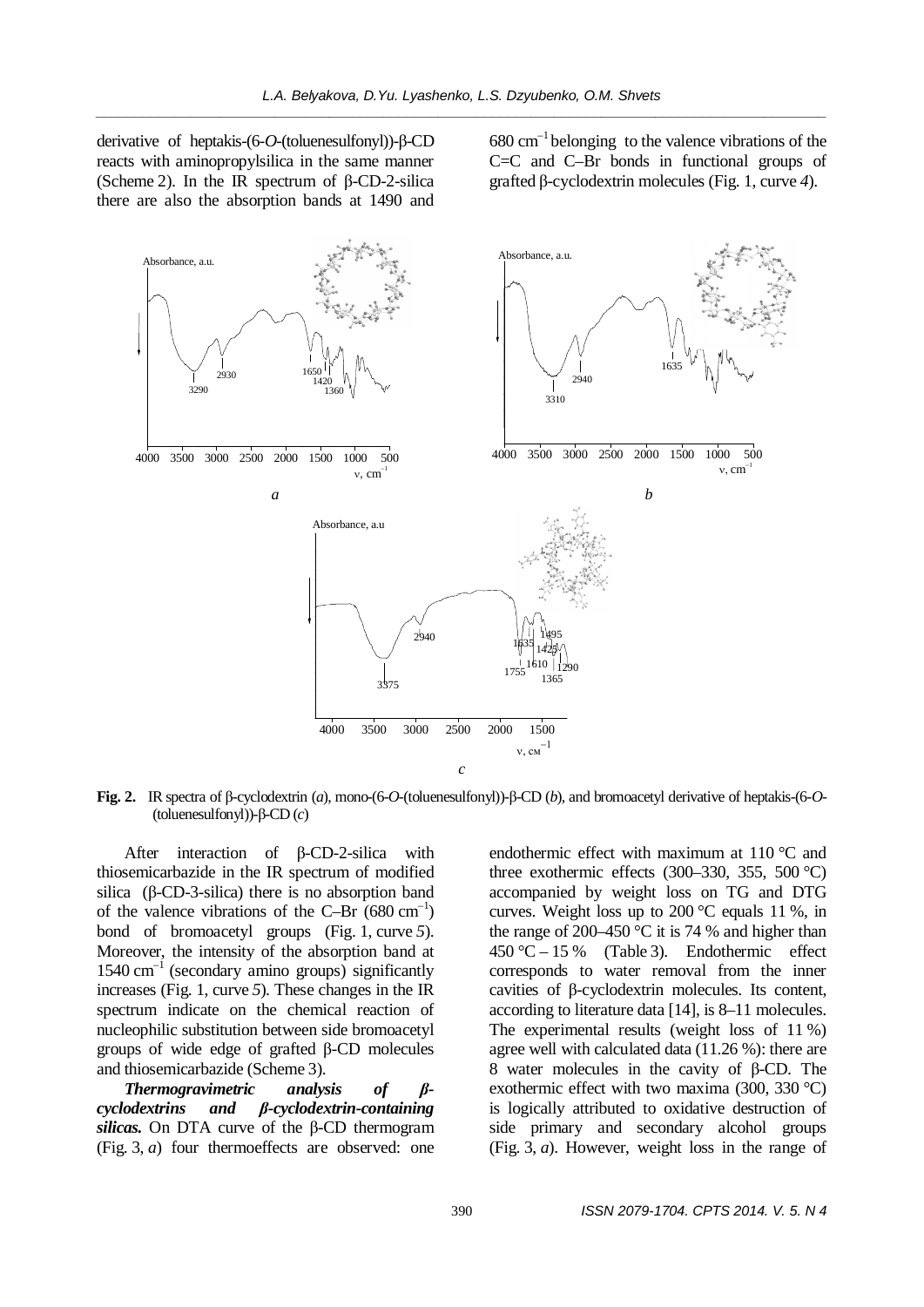200–450 °C is 74 % that significantly exceeds the content of primary and secondary alcohol groups of B-CD molecule (Tables 3, 4). Consequently, it can be argued that descruption of glucopiranose rings begins already in this temperature interval (exoeffect with maximum at 355 °C) and ends at 600 °C (exoeffect with maximum at 500 °C).

Removal of water molecules from the inner cavity of bromoacetyl derivative of heptakis-(6-*O*-  $(toluenessulfonyl)$ )- $\beta$ -CD and decomposition of residual secondary alcohol groups occur, mainly, before 200 °C. Oxidative destruction of *p-*toluenesulfonyl and bromoacetyl groups takes place, mostly, at 200–450 °C. Glucopiranose rings break up higher than 450 °C (Fig. 3, *b*).



**Fig. 3.** Thermal curves of B-cyclodextrin (*a*) and bromoacetyl derivative of heptakis-(6-*O*-toluenesulfonyl))-B-CD (*b*)

**Table 3.** Temperature ranges of destruction of β-cyclodextrins and organosilicas

|                             |               | Weight loss at heating, % |            |
|-----------------------------|---------------|---------------------------|------------|
| <b>Compound</b>             | $25 - 200$ °C | $200 - 450$ °C            | 450–800 °C |
| $\beta$ -CD                 |               | 74                        |            |
| $b$ romoacetyl- $\beta$ -CD |               | 58                        | 36         |
| $\beta$ -CD-1-silica        | 25            |                           | 18         |
| $\beta$ -CD-2-silica        | 30            | 56                        | 14         |
| $\beta$ -CD-3-silica        |               | 64                        |            |

| <b>Table 4.</b> Composition of $\beta$ -cyclodextrins |  |
|-------------------------------------------------------|--|
|-------------------------------------------------------|--|

|                               | Content of water and functional substituents in $\beta$ -CD, % |          |         |                          |            |                       |
|-------------------------------|----------------------------------------------------------------|----------|---------|--------------------------|------------|-----------------------|
| $\beta$ -Cyclodextrin         | H <sub>2</sub> O                                               | $-CH2OH$ | $-CHOH$ | $-SO2C6H4CH3$            | $-COCH2Br$ | glucopiranose<br>ring |
| $\beta$ -CD                   | 11.26                                                          | 16.86    | 32.83   | $\overline{\phantom{0}}$ |            | 39.04                 |
| $C_{42}H_{70}O_{35}$          |                                                                |          |         |                          |            |                       |
| $b$ romoacetyl- $\beta$ -CD   | 4.36                                                           |          | 4.54    | 32.85                    | 33.24      | 25.01                 |
| $C_{109}H_{121}O_{58}S_7Br_9$ |                                                                |          |         |                          |            |                       |

Interpretation of obtained results is consistent with the data of Tables 3 and 4. Calculated values of thermal degradation fragments coincide with the data of thermogravimetric analysis. The main decomposition of  $\beta$ -cyclodextrins occurs at 200–450°C.

The type of functional  $\beta$ -cyclodextrins destruction, in general, is retained also after their chemical immobilization on 3-aminopropylsilica surface. At the same time, there are some peculiarities. Firstly, weight loss for B-cyclodextrin-containing silicas (from 25 to 200  $^{\circ}$ C) is significantly higher than quantity of water in the inner cavities of immobilized ȕ-cyclodextrin molecules. It can be associated with condensation of the secondary silanol groups which are formed as a result of hydrolysis of side ether groups of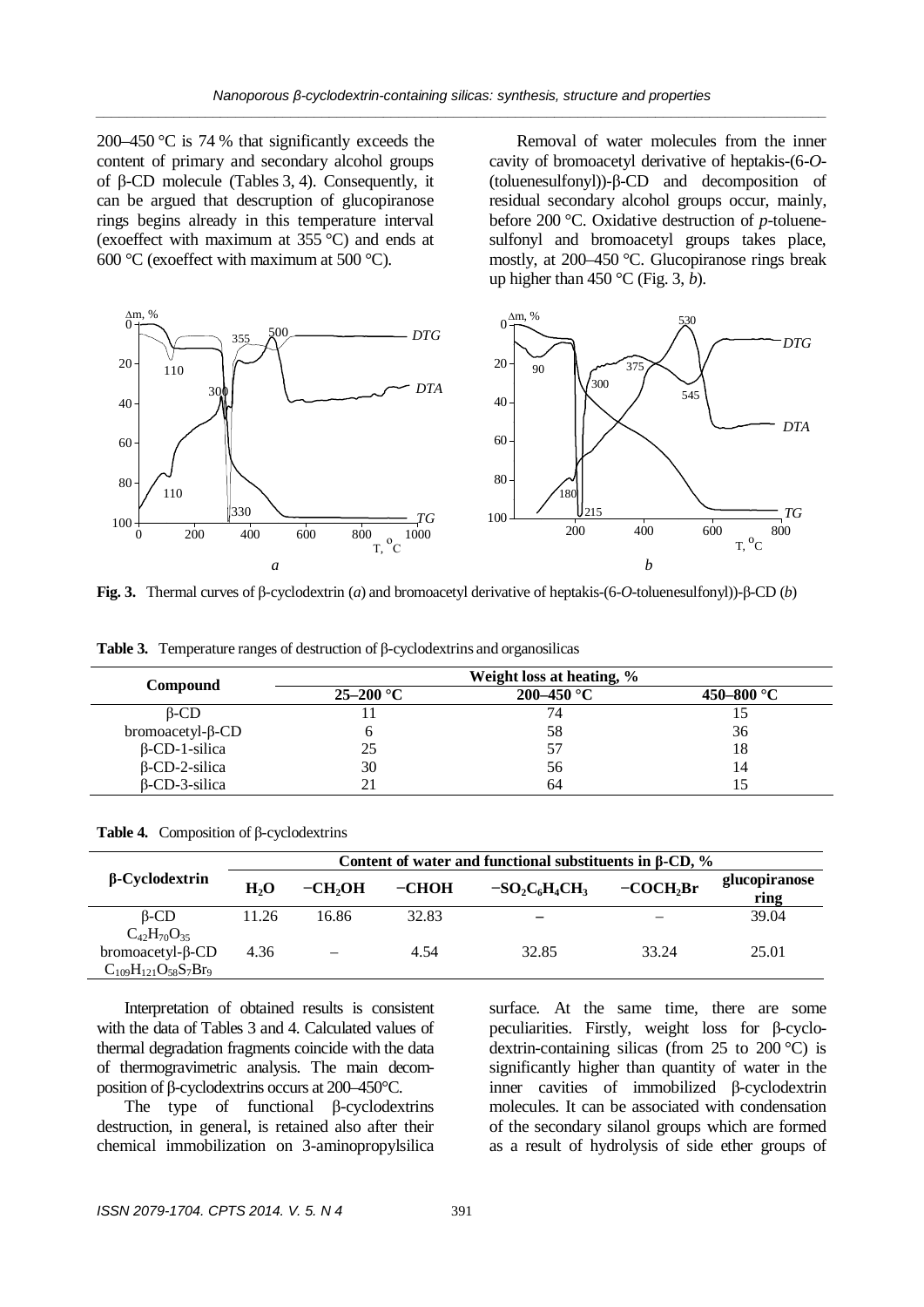grafted 3-aminopropyl radicals  $[3]$ . For  $\beta$ -CD-1silica (Fig. 4, *a*) in interval from 200 to 450 °C decomposition of the primary and secondary alcohol groups of  $\beta$ -cyclodextrin takes place, and disruption of glucopiranose rings begins. At 450–800 °C decomposition of chemically immobilized aminopropyl groups is also observed [3].

For  $\beta$ -CD-2-silica (Fig. 4, *b*) removal of water from the cavities of grafted molecules of bromoacetyl derivative of heptakis-(6-*O*-  $(toluenessulfonyl)$ )- $\beta$ -CD, condensation of the secondary silanol groups, partial decomposition of toluenesulfonyl and alcohol groups of  $\beta$ -cyclodextrin occur up to 200 °C. At 200–450 °C destruction of functional groups of wide side of grafted molecules of functionalized ȕ-cyclodextrin (secondary alcohol and bromoacetyl groups) ends, and decomposition of glucopiranose rings begins. Within  $450-800$  °C destruction of glucopiranose rings finishes, and also destruction of aminopropyl radicals ( $T_{\text{max}} = 590 \degree C$ ) takes place. Superposition of these two processes appears as exothermic effect with maximum at 590  $^{\circ}$ C and smooth weight loss up to  $800^{\circ}$ C.



**Fig. 4.** Thermal curves of  $\beta$ -CD-1-silica (*a*),  $\beta$ -CD-2-silica (*b*), and  $\beta$ -CD-3-silica (*c*)

Thermodestruction of ȕ-CD-3-silica (Fig. 4, *c*) occurs in the same way as for  $\beta$ -CD-2-silica. Thiosemicarbazydoacetyl groups decompose at  $200-450$  °C.

Calculated values of activation energy of water removal from  $\beta$ -cyclodextrins and  $\beta$ -cyclodextrincontaining silicas are higher than that for 3-aminopropylsilica which was used as initial carrier for synthesis of  $\beta$ -CD-materials. Activation energies for  $\beta$ -cyclodextrin-containing silicas have intermediate values (Table 5). This may be due to removal of adsorbed water as well as water from the inner cavities of grafted molecules of  $\beta$ -cyclodextrins on the  $\beta$ -CD-silicas surface.

Thus, synthesized  $\beta$ -cyclodextrin-containing silicas have high thermal stability. The nature of their stepwise destruction depends on the chemical composition of grafted  $\beta$ -cyclodextrins.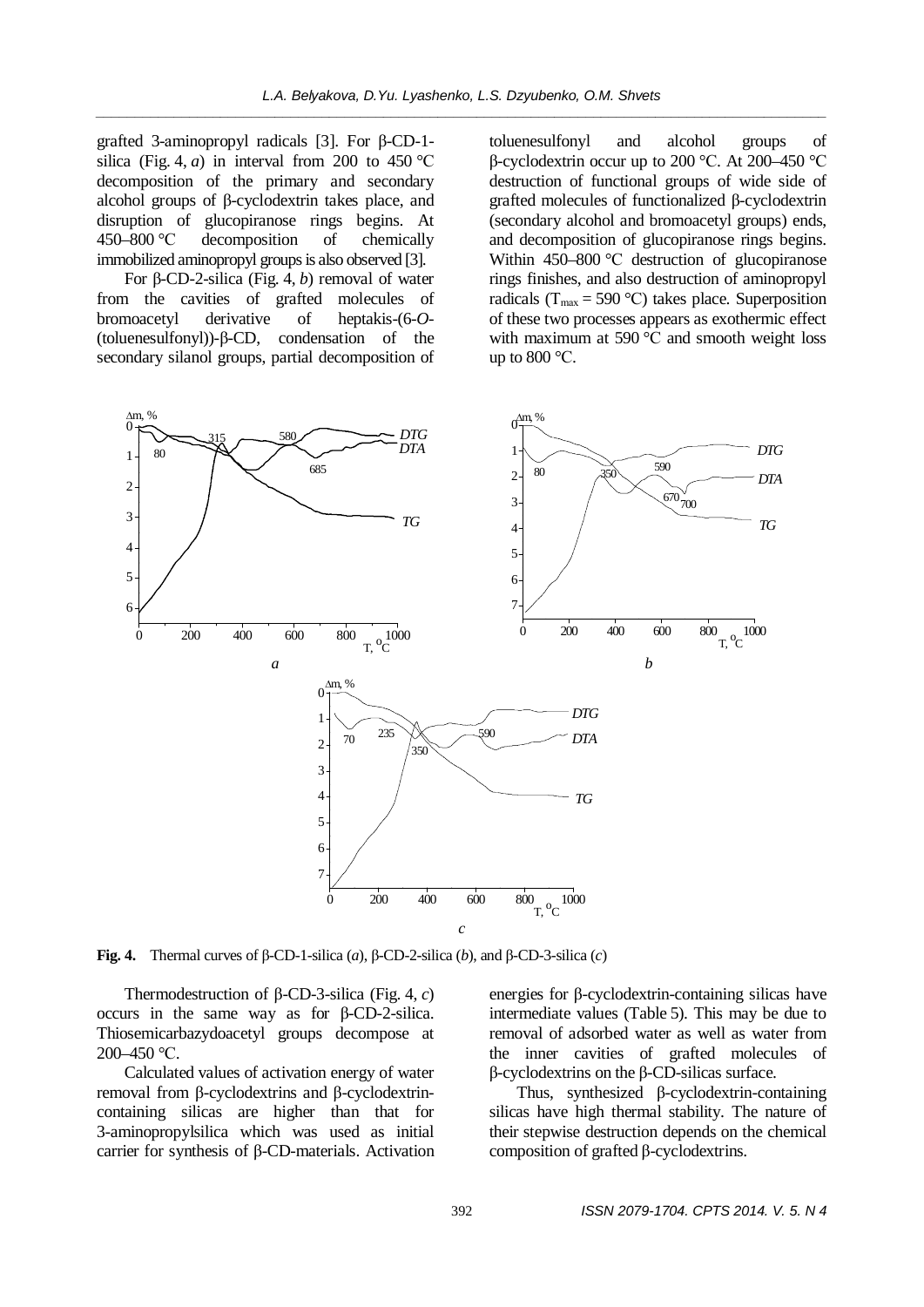| Compound                    | $T_o, K$ | $\mathbf{I}_{\text{max}}$ , K | $1/\tau$ , min <sup>1</sup> | $E_{act}$ , kJ/mol |
|-----------------------------|----------|-------------------------------|-----------------------------|--------------------|
| $B$ -CD                     | 333      | 383                           | 0.200                       | 18.4               |
| $b$ romoacetyl- $\beta$ -CD | 332      | 363                           | 0.200                       | 18.3               |
| aminopropylsilica           | 298      | 343                           | 0.133                       | 9.2                |
| $\beta$ -CD-1-silica        | 320      | 353                           | 0.154                       | 13.1               |
| $\beta$ -CD-2-silica        | 320      | 353                           | 0.152                       | 12.9               |
| $B$ -CD-3-silica            | 311      | 343                           | 0.179                       | 14.4               |

**Table 5.** Activation energy of water removal from  $\beta$ -cyclodextrins and organosilicas

**Sorption of metal cations by** *β***-cyclodextrin***containing silicas.* Obtained ȕ-cyclodextrincontaining silicas were tested in a series of sorption of cations, including those of heavy metals, from the weakly acidic nitrate solutions. The sorbents had good chemical stability: contact with 5 M nitric acid for 24 h did not reduce static capacities of ȕ-CD-silicas. Sorption equilibrium is reached within  $5-30$  min of contact with solutions of nitrate

salts. Sorbents can withstand at least five cycles of sorption-desorption without loss of capacity. Nitrate-anions sorption occurs simultaneously with absorption of cations. As a result, supermolecules are formed on the silica surface. Their chemical composition depends on the affinity of  $\beta$ cyclodextrin-containing silicas to certain cations (Table 6).

|  |  |  |  |  | Table 6. Characteristics of zinc(II), cadmium(II), lead(II), copper(II), and mercury(II) sorption from aqueous nitrate solutions |
|--|--|--|--|--|----------------------------------------------------------------------------------------------------------------------------------|
|--|--|--|--|--|----------------------------------------------------------------------------------------------------------------------------------|

| Sorbent              | <b>Distribution</b><br>coefficient $K_d$ ,<br>$ml·g-1$ | <b>Chemical composition of supramolecular</b><br>structures             | Selectivity coefficient,<br>$\beta_{Me/(Ca+Mg)^{**}}$ |
|----------------------|--------------------------------------------------------|-------------------------------------------------------------------------|-------------------------------------------------------|
|                      |                                                        | $Zn(II)$ ( $\eta^* = 10.88$ )                                           |                                                       |
| $\beta$ -CD-1-silica | 1250                                                   | $C_{42}H_{69}O_{34}$ · 7 Zn(NO <sub>3</sub> ) <sub>2</sub>              | 310                                                   |
| β-CD-2-silica        | 860                                                    | $C_{102}H_{114}O_{55}S_6Br_9$ 12 $Zn(NO_3)_2$                           | 2000                                                  |
| $\beta$ -CD-3-silica | 565                                                    | $C_{111}H_{150}O_{55}S_{15}N_{27}$ 5 Zn(NO <sub>3</sub> ) <sub>2</sub>  | 3770                                                  |
|                      |                                                        | $Cd(II)(\eta = 10.29)$                                                  |                                                       |
| $\beta$ -CD-1-silica | 125                                                    | $C_{42}H_{70}O_{34}\cdot$ Cd (NO <sub>3</sub> ) <sub>2</sub>            | 30                                                    |
| $\beta$ -CD-2-silica | 200                                                    | $C_{98}H_{112}O_{53}S_6Br_9 \cdot 4 Cd(NO_3)_2$                         | 460                                                   |
| β-CD-3-silica        | 340                                                    | $C_{107}H_{148}O_{53}S_{15}N_{27}$ 5 Cd(NO <sub>3</sub> ) <sub>2</sub>  | 2270                                                  |
|                      |                                                        | Pb(II) $(\eta = 8.46)$                                                  |                                                       |
| $\beta$ -CD-1-silica | 200                                                    | $C_{42}H_{70}O_{34} \cdot 2 Pb(NO_3)_2$                                 | 50                                                    |
| $\beta$ -CD-2-silica | 320                                                    | $C_{98}H_{112}O_{53}S_6Br_9$ 6 Pb(NO <sub>3</sub> ) <sub>2</sub>        | 775                                                   |
| $\beta$ -CD-3-silica | 400                                                    | $C_{107}H_{148}O_{53}S_{15}N_{27}$ 8 Pb(NO <sub>3</sub> ) <sub>2</sub>  | 2670                                                  |
|                      |                                                        | Cu(II) $(\eta = 8.27)$                                                  |                                                       |
| $\beta$ -CD-1-silica | 250                                                    | $C_{42}H_{70}O_{34} \cdot 3 \text{ Cu}(\text{NO}_3)$                    | 60                                                    |
| $\beta$ -CD-2-silica | 320                                                    | $C_{98}H_{112}O_{53}S_6Br_9.7 Cu(NO_3)_2$                               | 775                                                   |
| β-CD-3-silica        | 1900                                                   | $C_{107}H_{148}O_{53}S_{15}N_{27}$ 12 $Cu(NO_3)_2$                      | 12670                                                 |
|                      |                                                        | $Hg(II)$ (η = 7.70)                                                     |                                                       |
| $\beta$ -CD-1-silica | 320                                                    | $C_{42}H_{70}O_{34}$ · 4 Hg(NO <sub>3</sub> ) <sub>2</sub>              | 80                                                    |
| $\beta$ -CD-2-silica | 450                                                    | $C_{98}H_{112}O_{53}S_6Br_9 \cdot 8 Hg(NO_3)_2$                         | 1050                                                  |
| β-CD-3-silica        | 2940                                                   | $C_{107}H_{148}O_{53}S_{15}N_{27}$ 14 Hg(NO <sub>3</sub> ) <sub>2</sub> | 19600                                                 |

\* absolute hardness [18]

\*\* concentration of hardness salts is  $10^{-1}$  M

Sorption affinity rows of  $\beta$ -cyclodextrincontaining silicas for cations of mercury(II),  $copper(H)$ , lead(II), cadmium(II), and zinc(II) do not contradict the theory of hard and soft acids and bases [18–20] (Table 6):

ȕ-CD-1-silica Cd(II)<Pb(II)<Cu(II)<Hg(II)<<Zn(II); ȕ-CD-2-silica Cd(II)<Pb(II),Cu(II)<Hg(II)<Zn(II); ȕ-CD-3-silica Cd(II)<Pb(II)< Zn(II)<<Cu(II)<<Hg(II).

This confirms the realization of surface complex formation with  $\beta$ -CD-silicas participation. In the presence of hardness salts the affinity of ȕ-CD-silicas to heavy metal cations increases because grafted  $\beta$ -cyclodextrins contain several active adsorption centers in their structures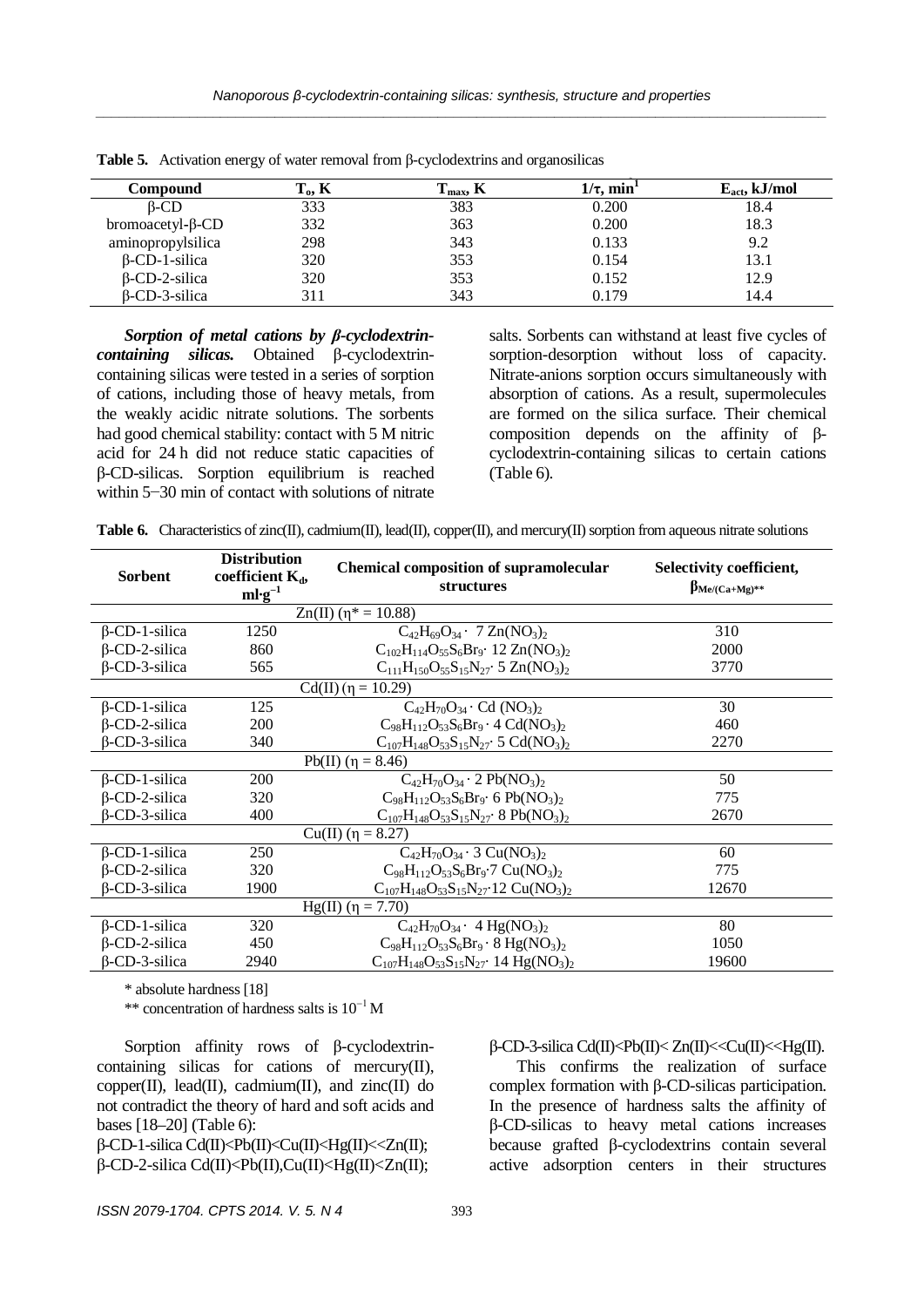(Table 6). Furthermore, cations of heavy metals may be separated by  $\beta$ -CD-3-silica. Thus, selectivity coefficients  $\beta_{Hg/Cd}$ ,  $\beta_{Hg/Dh}$  and  $\beta_{Hg/Dn}$  are 8.6, 7.4, and 5.2, respectively.

## **CONCLUSIONS**

Chemical composition and structure of the surface of functional  $\beta$ -cyclodextrin-containing silicas were determined. Intervals of thermal and

chemical stability of silica materials were found. Parameters of mercury(II), copper(II), lead(II), cadmium(II), and zinc(II) sorption from nitrate solutions were calculated. The rows of sorption affinity towards various cations for synthesized  $\beta$ -cyclodextrincontaining silicas were defined. Regeneration conditions which allow the use of synthesized  $\beta$ cyclodextrin-silicas repeatedly were found.

## **ɇɚɧɨɩɨɪɢɫɬɿȕɰɢɤɥɨɞɟɤɫɬɪɢɧɜɦɿɫɧɿɤɪɟɦɧɟɡɟɦɢ: ɫɢɧɬɟɡ, ɛɭɞɨɜɚɬɚɜɥɚɫɬɢɜɨɫɬɿ**

#### $\Pi$ **.О.** Бєлякова, Д.Ю. Ляшенко, Л.С. Дзюбенко, О.М. Швець

*ȱɧɫɬɢɬɭɬɯɿɦɿʀɩɨɜɟɪɯɧɿɿɦ. ɈɈ. ɑɭɣɤɚɇɚɰɿɨɧɚɥɶɧɨʀɚɤɚɞɟɦɿʀɧɚɭɤɍɤɪɚʀɧɢ ɜɭɥ. Ƚɟɧɟɪɚɥɚɇɚɭɦɨɜɚ, 17, Ʉɢʀɜ, 03164, ɍɤɪɚʀɧɚ, mila.belyakova@gmail.com* 

Синтезовано нанопористі *β*-циклодекстринвмісні кремнеземи, які різняться функціональними замісниками широкого краю пришеплених молекул шиклічних олігосахаридів (спиртові, бромоаиетильні, тіосемікарбазидоацетильні групи). Хімічний склад поверхневого шару органокремнеземів та їх сорбийні параметри визначено з використанням IЧ-спектроскопії, ізотерм ад-десорбиїї азоту, елементного, хімічного і термогравіметричного аналізу. Встановлено діапазони термічної та хімічної стійкості синтезованих β-циклодекстринвмісних кремнеземів; запропоновано метод регенерації **фрганокремнеземів.** Розраховано енергії активації видалення води з внутрішніх порожнин  $β$ -циклодекстринів і з поверхні функціональних органокремнеземів. Визначено коефіцієнти розподілу і *cелективності сорбції катіонів ртуті(II), міді(II), свинцю(II), кадмію(II) та цинку(II).* 

Kлючові слова: кремнезем,  $\beta$ -циклодекстрин, хімічна іммобілізація, сорбція, нітрати важких  $M$ еталів, IЧ спектроскопія, термогравіметрія, регенерація

#### **ɇɚɧɨɩɨɪɢɫɬɵɟ** E**ɰɢɤɥɨɞɟɤɫɬɪɢɧɫɨɞɟɪɠɚɳɢɟɤɪɟɦɧɟɡɟɦɵ: ɫɢɧɬɟɡ, ɫɬɪɨɟɧɢɟɢɫɜɨɣɫɬɜɚ**

## **ɅȺ. Ȼɟɥɹɤɨɜɚ, Ⱦɘ. Ʌɹɲɟɧɤɨ, Ʌɋ. Ⱦɡɸɛɟɧɤɨ, Ⱥɇ. ɒɜɟɰ**

Институт химии поверхности им. А.А. Чуйко Национальной академии наук Украины *ɭɥ. Ƚɟɧɟɪɚɥɚɇɚɭɦɨɜɚ, 17, Ʉɢɟɜ, 03164,ɍɤɪɚɢɧɚ, mila.belyakova@gmail.com*

*ɋɢɧɬɟɡɢɪɨɜɚɧɵ ɧɚɧɨɩɨɪɢɫɬɵɟ* E*ɰɢɤɥɨɞɟɤɫɬɪɢɧɫɨɞɟɪɠɚɳɢɟ ɤɪɟɦɧɟɡɟɦɵ, ɨɬɥɢɱɚɸɳɢɟɫɹ*  $\phi$ ункциональными заместителями широкого края привитых молекул циклических олигосахаридов (спиртовые, бромоацетильные, тиосемикарбазидоацетильные группы). Химический состав поверхностного слоя органокремнеземов и их сорбционные параметры определены с использованием ИК-спектроскопии, изотерм ад-десорбции азота, элементного, химического и термогравиметрического анализа. Установлены диапазоны термической и химической устойчивости синтезированных *β*-циклодекстринсодержащих кремнеземов; предложен метод регенерации  $opzanoxpemnesemoe$ . Рассчитаны энергии активации удаления воды из внутренних полостей  $β$ -циклодекстринов и с поверхности функциональных органокремнеземов. Вычислены коэффициенты  $\alpha$ аспределения и селективности сорбиии катионов ртути(II), меди(II), свиниа(II), кадмия(II) и иинка(II).

Kлючевые слова: кремнезем, β-циклодекстрин, химическая иммобилизация, сорбция, нитраты  $m$ яжелых металлов, ИК спектроскопия, термогравиметрия, регенерация